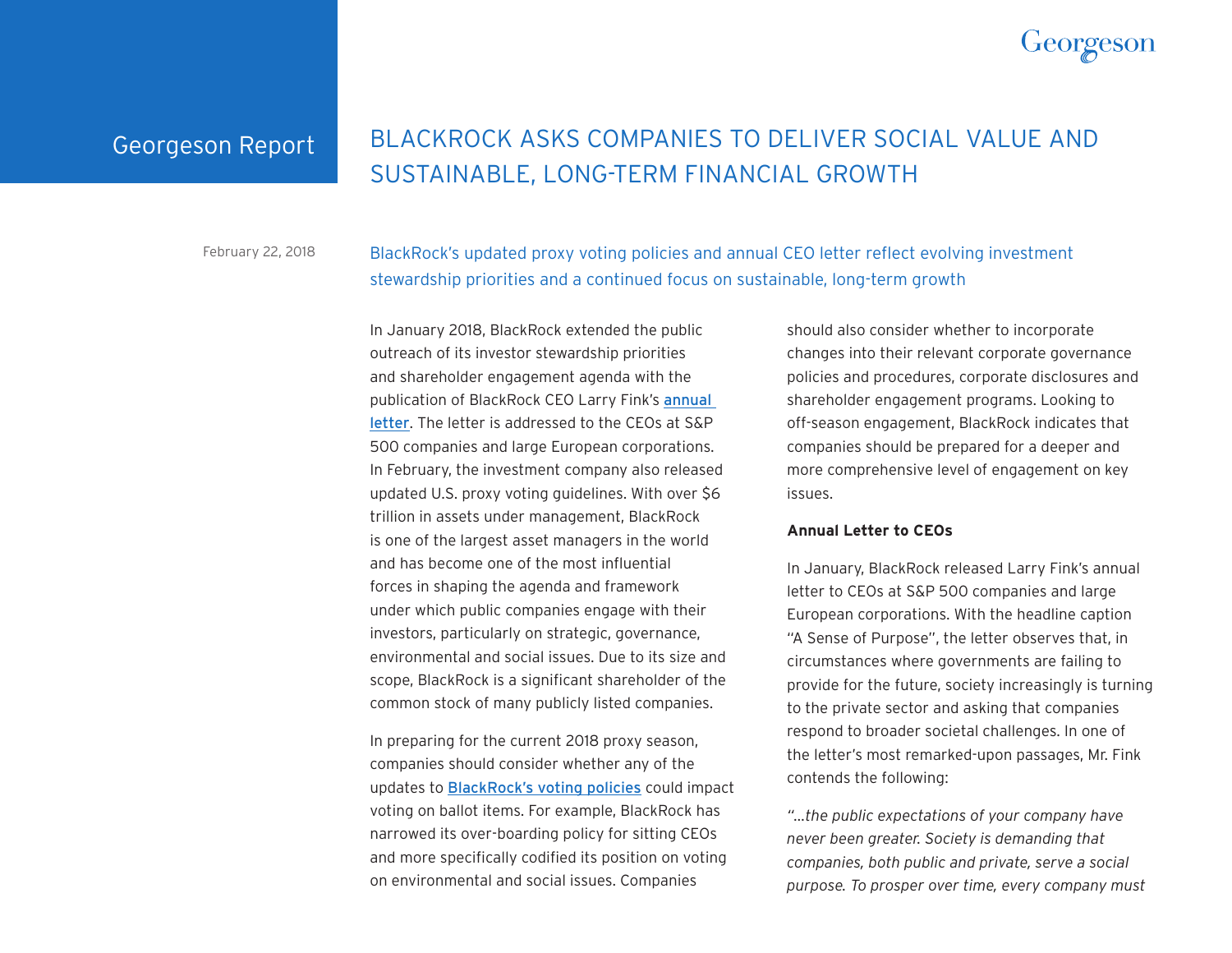Without a sense of purpose, no company, either public or private, can achieve its full potential. It will ultimately lose the license to operate from key stakeholders."

> *– Larry Fink, BlackRock Chairman & Chief Executive Officer*

*not only deliver financial performance, but also show how it makes a positive contribution to society. Companies must benefit all of their stakeholders, including shareholders, employees, customers, and the communities in which they operate."*

It is not yet clear how BlackRock will implement these tenets within the context of its fiduciary obligations and governance program. The letter also heralds a "new model for corporate engagement" arising from the fact that index investors like BlackRock are more actively engaging with portfolio companies in order to meet their fiduciary duties to their own clients.

BlackRock contends that this expanded engagement will help it understand and support the longterm growth prospects of its portfolio companies, as well as articulate issues that are important to BlackRock's clients. Index fund providers increasingly characterize themselves as permanent capital, without the flexibility to express displeasure with a company's governance, operations or management by selling their position. The three largest institutions – BlackRock, Vanguard, and State Street – collectively own an estimated 18.5% of the S&P 500, and are therefore increasingly able to promote the views on governance, environmental and social issues.

These are progressive themes, building upon the positions that BlackRock and other investors have taken over the past several years. The letter also provides some details for companies and their advisors around these broader themes that may be more useful when tackling the day-to-day business of preparing proxy statements, 10-Ks and sustainability reports as well as engaging with investors.

#### **Key Takeaways Include:**

- > **Long-term strategy:** Each company is expected to explain its strategic framework and explicitly affirm that such framework has been reviewed by the board of directors. BlackRock posits that the lack of definitive information about corporate, long-term strategies for value creation has directly contributed to the rise of activism and proxy fights. BlackRock considers such continuous activities potentially wasteful of shareholder assets.
- > **Board oversight:** Directors are expected to be more deeply involved with oversight of long-term strategy. This includes oversight of environmental, social and governance matters that BlackRock views as essential to sustainable growth.
- > **Increased engagement:** BlackRock plans to double the size of its engagement team to 60 people. Going forward, the team will focus more on yearround engagement with portfolio companies on substantive matters, including the companies' long-term strategy and how they are integrating environmental, social and governance (ESG) issues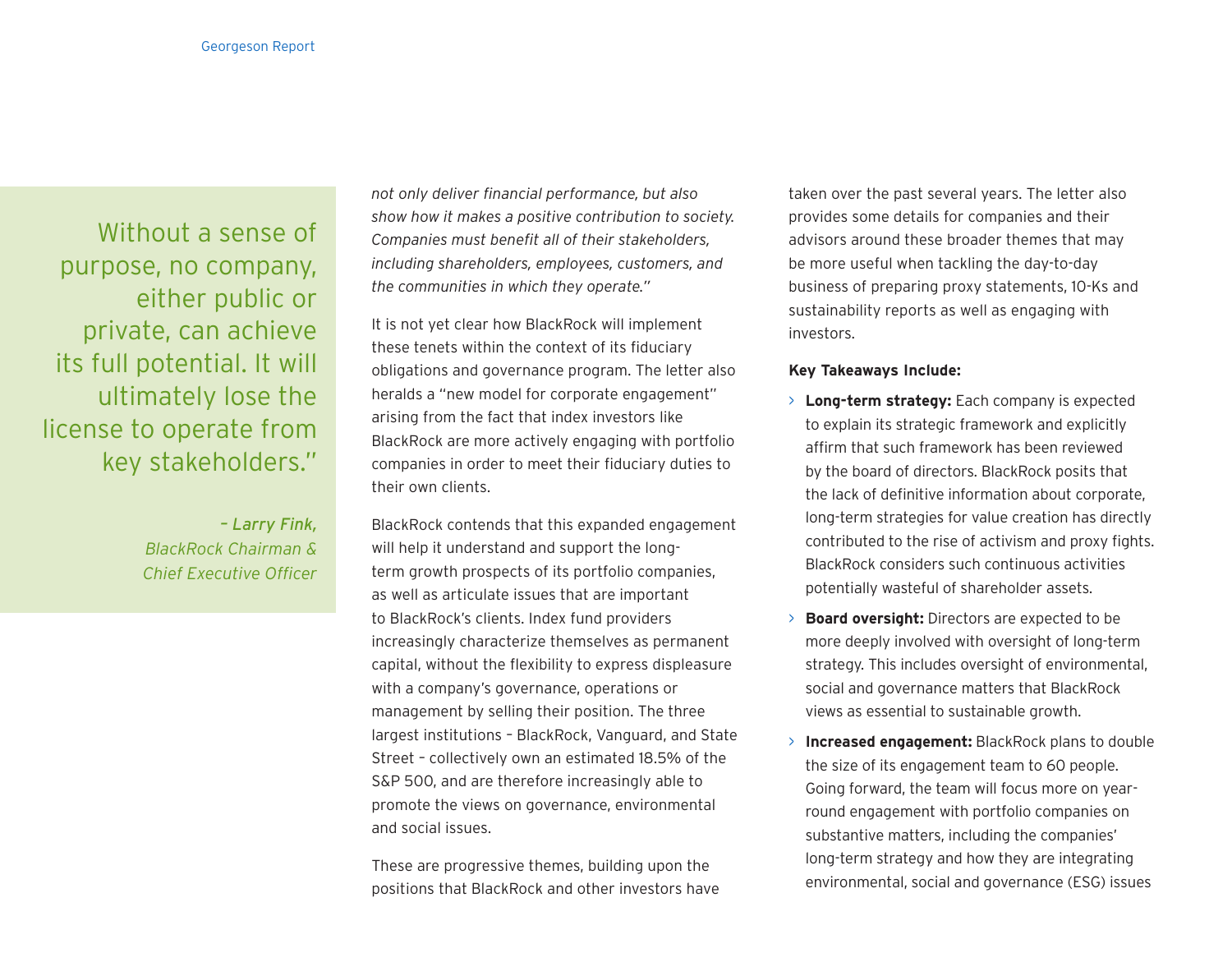

into their investment process. The letter contends that investor engagement has been too focused on short-term results and annual meeting and proxy votes.

> **Board diversity:** Board and workforce diversity remains a focus for BlackRock.

### **Notable Updates to BlackRock's Proxy Voting Guidelines**

On the heels of the CEO Letter, BlackRock released updated U.S. proxy voting guidelines which reflect and codify the evolution in BlackRock's positions on some important topics that are widely relevant to public companies. The policy updates focus on the issues of board oversight and sustainability. Among other updates, the following are noteworthy:

- > **Director over-boarding:** BlackRock's polices now indicate that CEOs should just serve on one other board besides their own (for a total of two boards). Previously two outside boards was deemed acceptable. In addition, BlackRock continues its policy that outside directors should sit on no more than four boards.<sup>1</sup>
- > **Board gender diversity:** BlackRock's policies stress the importance of boards comprising a diverse selection of individuals bringing to bear a range of experiences and competing views and opinions. In particular, on gender diversity, BlackRock now will "normally expect to see at

least two women directors on every board." Failure to account for diversity on the board may cause BlackRock to recommend against the election of nominating/governance committee members. Relating to the issue of board composition, BlackRock also states that they are not opposed to long-tenured directors and do not view long-tenure as compromising a director's independence.

- > **Engagement on E&S issues:** BlackRock expects companies to identify and report on their business-related environmental and social (E&S) risks and opportunities and how they are being managed. BlackRock will consider the nature and extent of a company's engagement over time on environmental and social issues, including climate risk, when considering whether to support a related shareholder proposal. Their evaluation process will include and analysis of steps the company has already taken, or whether the company is in the process of implementing a response to material E&S threats, as well as the possible material economic disadvantage to the company in the near-term if the issue is not addressed.
- > **Climate risk:** BlackRock expects companies to explain how their business may be affected by climate change and convey their "governance around this issue through corporate disclosures." If a company is in a sector that is "significantly